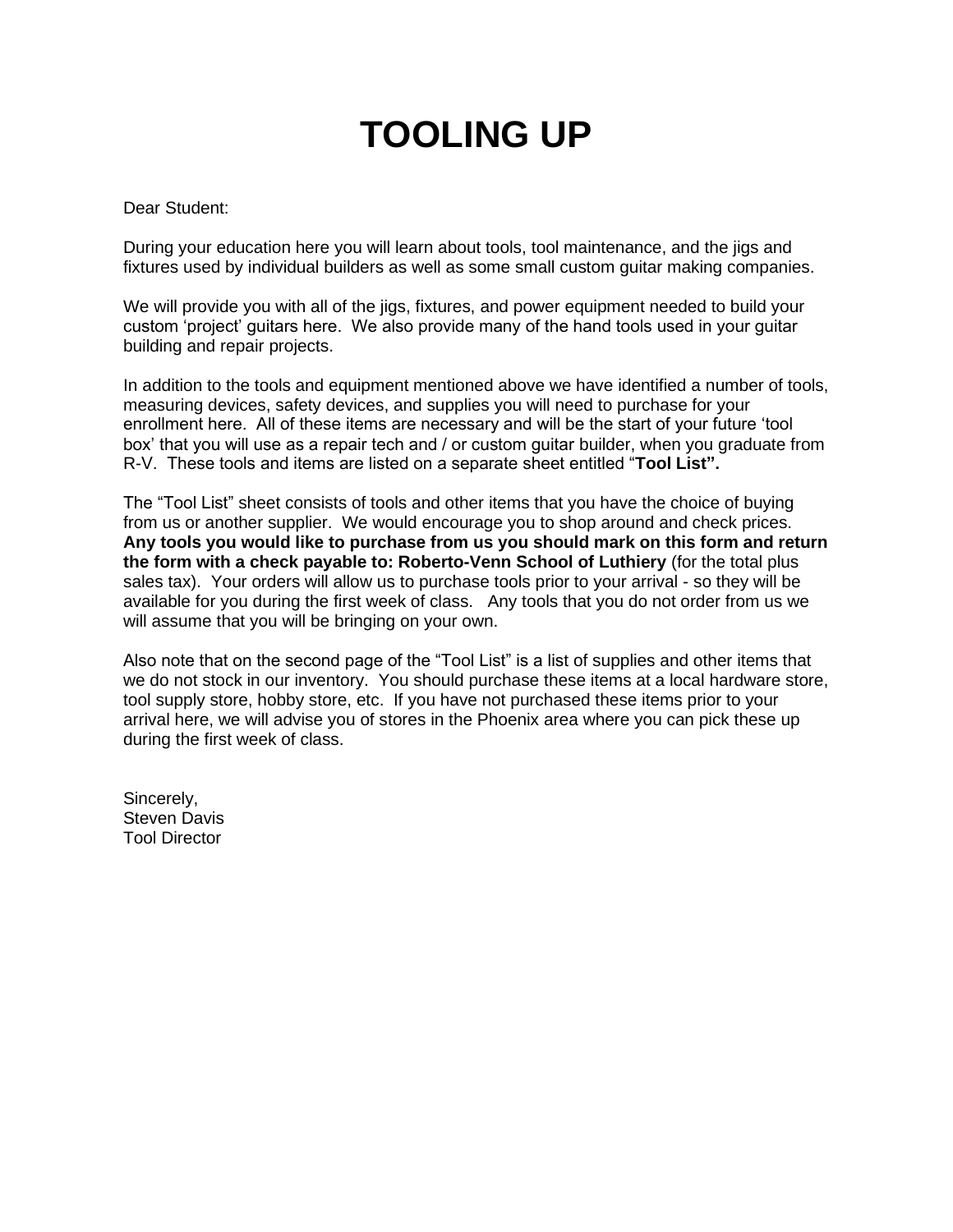## **Tool List**

**You will also need these items. Bring them with you, or, you can get them locally. These items should be available at most hardware stores, office supply shops, or hobby shops.**

- Notebook for note taking.
- Box of 100 nitrile gloves
- Box of pencils
- Eraser
- Scissors
- Wide Tip Permanent Marker
- Dust masks for woodworking
- Small Screwdriver set that includes a variety of both straight and phillips sizes.
- Small Flashlight
- Small toolbox & padlock
- Scratch Awl or Center Punch
- We **require** you have your own Dremel tool (Dremel brand and not the cordless model). You can purchase these from any hardware store or stewmac.com.

## **Although not required, many of our students find it useful to have a cordless drill on hand. We do not insist that you buy one, but if you have it, bring it along!**